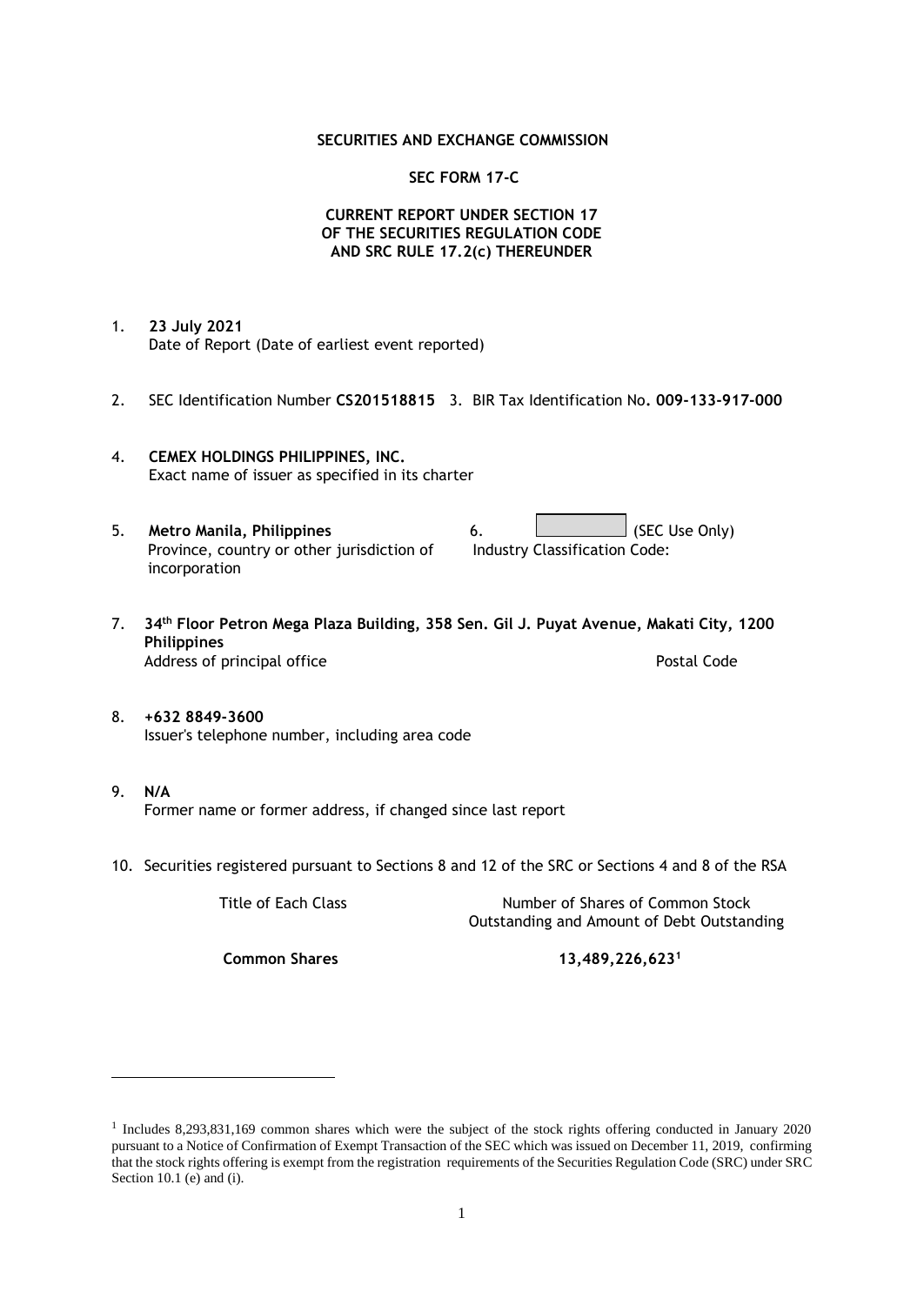11. Indicate the item numbers reported herein: **Item 9**

**CEMEX HOLDINGS PHILIPPINES, INC. ("CHP") will be presenting its 2 nd Quarter 2021 results on Friday, July 30, 2021 10:00 AM GMT+08, by way of hosting a conference call and webcast presentation to discuss these results. The live presentation can be accessed at [www.cemexholdingsphilippines.com,](http://www.cemexholdingsphilippines.com/) or interested parties may access the audio-only conference call by connecting to a dial-in number.** 

**The attached Press Release dated 23 July 2021 contains further details.**

#### **SIGNATURES**

Pursuant to the requirements of the Securities Regulation Code, the issuer has duly caused this report to be signed on its behalf by the undersigned hereunto duly authorized.

**CEMEX HOLDINGS PHILIPPINES, INC. 23 July 2021 Issuer Community Community Community** Community Community Community Community Community Community Community Comm

launete sin de seu  **Jannette Virata Sevilla Compliance Officer**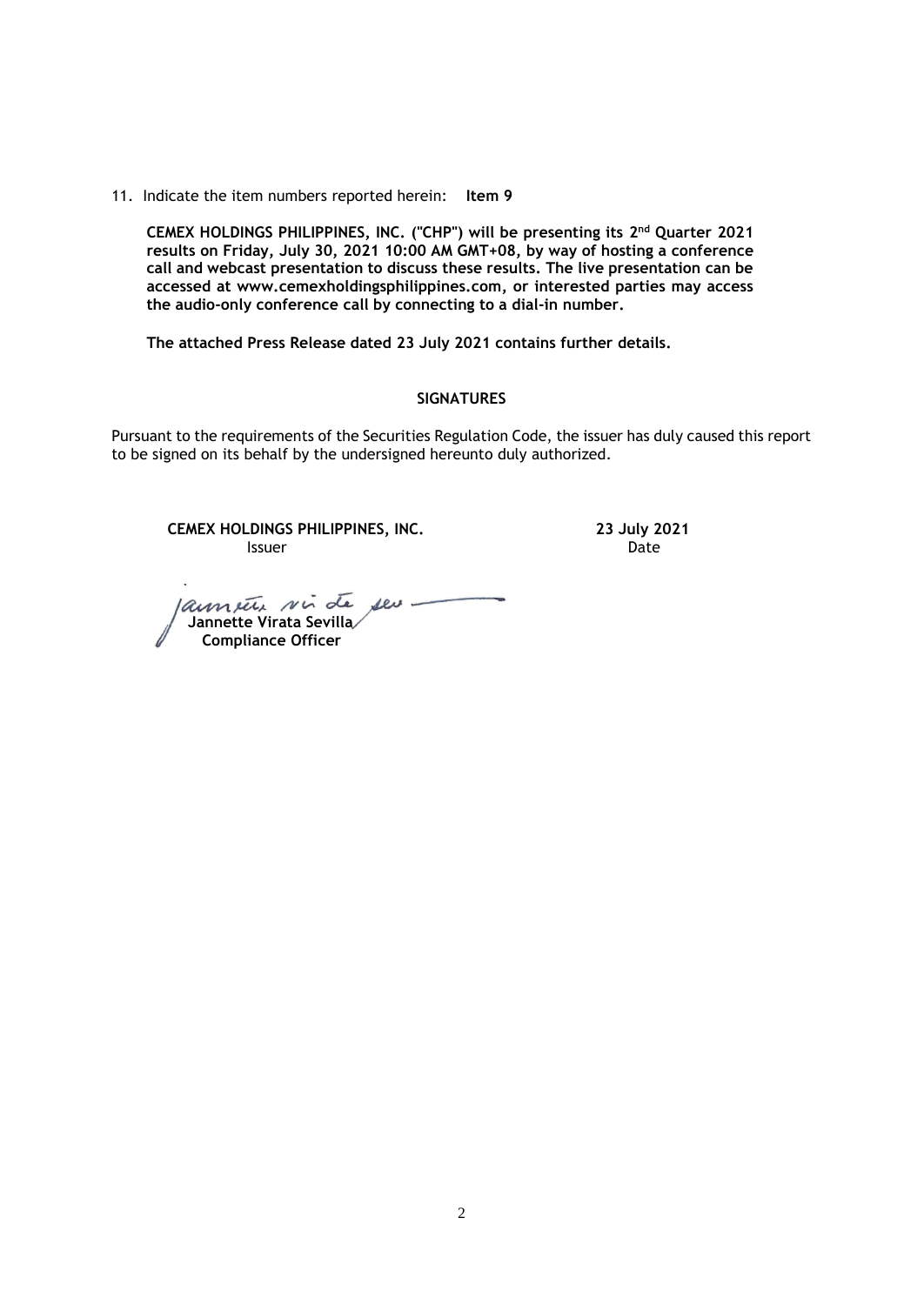

# **CEMEX HOLDINGS PHILIPPINES TO PRESENT SECOND QUARTER 2021 RESULTS ON JULY 30, 2021**

**MANILA, PHILIPPINES, July 23, 2021** – CEMEX Holdings Philippines, Inc. ("CHP") (PSE: CHP) announced that it will present its Second Quarter 2021 results on Friday, July 30, 2021.

CHP will host a conference call and webcast presentation on this same date at 10:00 AM GMT+08 to discuss these results. The live presentation can be accessed at www.cemexholdingsphilippines.com, or interested parties may access the audio-only conference call through the following details:

> Dial-in Numbers: Philippines +63 282711479 International +65 67135090

Passcode: 5195918

The briefing materials for the presentation will be posted prior to the scheduled conference call and audio webcast at www.cemexholdingsphilippines.com, after the same have been posted on edge.pse.com.ph.

While CHP does not expect any technical issues during its Second Quarter 2021 results conference call and audio webcast, the event may experience technical difficulties or interruptions that might arise due to issues beyond CHP's control including, but not limited to, using certain methods for the conference call and audio webcast that CHP could use now because of COVID-19 related health and safety protocols and guidelines.

CHP reserves the right to revise the time or postpone the conference call and audio webcast when circumstances necessitate the change.

###

*The information to be disclosed in the event referenced in this press release contains forward-looking statements and information that are necessarily subject to risks, uncertainties and assumptions. Many*  factors could cause the actual results, performance or achievements of CHP to be materially different from *those expressed or implied in this release. Should one or more of these risks or uncertainties materialize, or should underlying assumptions prove incorrect, actual results may vary materially from those described herein. CHP assumes no obligation to update or correct the information contained in this press release.*

###

*CHP, a listed company at the Philippine Stock Exchange, is one of the leading cement producers in the Philippines, based on annual installed capacity. CHP produces and markets cement and cement products, such as ready-mix concrete and clinker, in the Philippines through direct sales using its extensive marine and land distribution network. Moreover, CHP's cement manufacturing subsidiaries have been operating in*